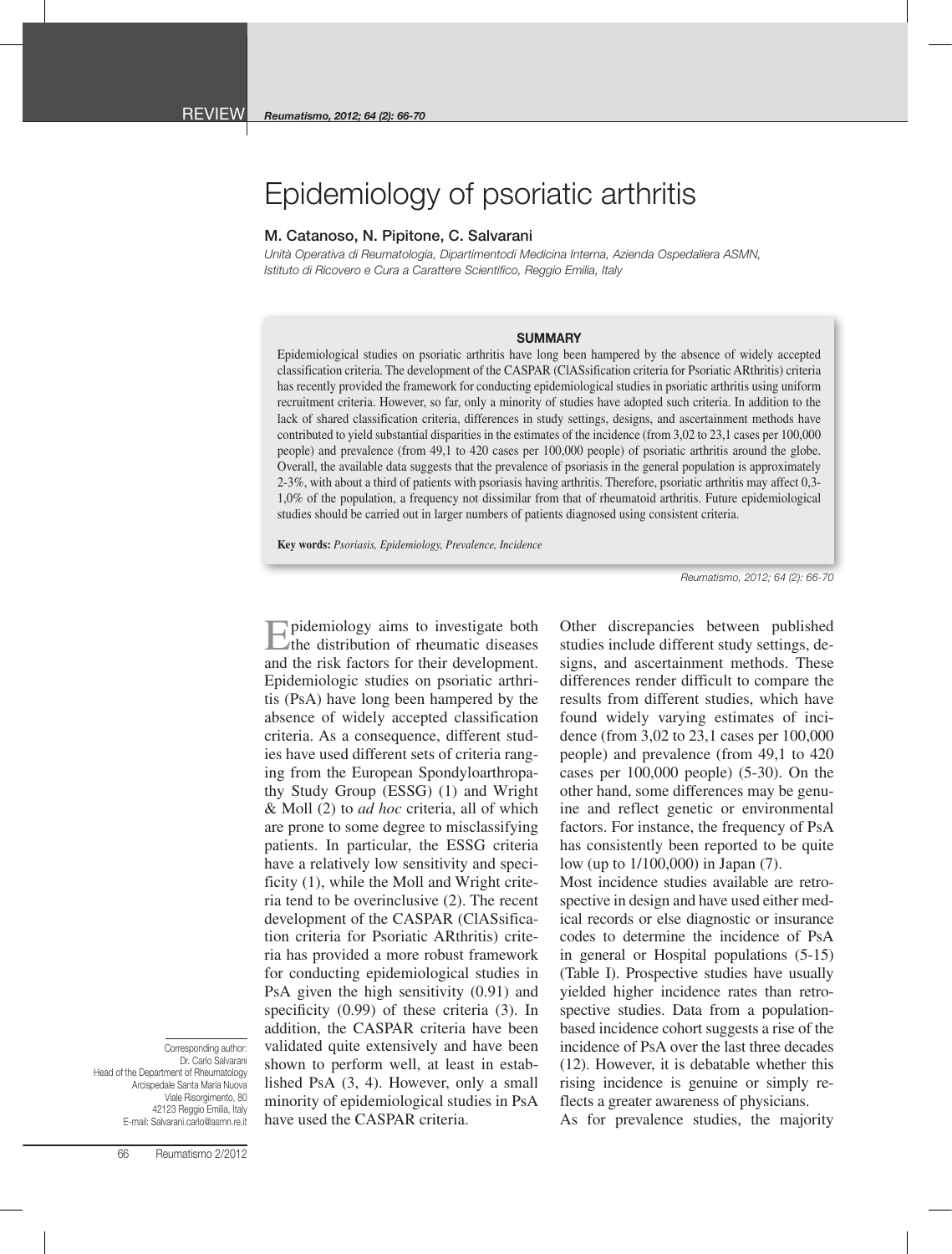is cross-sectional and population-based, while a minority is retrospective and based on medical records. A few studies have examined the prevalence of PsA in the population of people with psoriasis. Recent cross-sectional surveys tend to yield higher prevalence estimates than retrospective prevalence studies. (5-30) (Table II).

Many studies have reported that the onset of psoriasis typically precedes the development of arthritis. Approximately 85%

of patients develop psoriasis prior to arthritis, while in 5-10% of patients both conditions develop simultaneously, and in 5-10% arthritis precedes psoriasis. There is some evidence suggesting that the severity of psoriasis is associated with an increased *risk*, although not greater *severity*  of arthritis (31).

The prevalence of psoriasis in the general population is circa 2-3%, with about a third of patients with psoriasis having arthritis.

|  | <b>Table I -</b> Incidence studies of PsA. |  |  |  |
|--|--------------------------------------------|--|--|--|
|--|--------------------------------------------|--|--|--|

|                                                   |                                       | <b>Incidence of PsA in Population</b>                |                                                    |                                                               |                |
|---------------------------------------------------|---------------------------------------|------------------------------------------------------|----------------------------------------------------|---------------------------------------------------------------|----------------|
| <b>Country</b>                                    | Type of study                         | <b>Method</b>                                        | <b>Criteria</b>                                    | <b>Annual Incidence</b><br>Cases/10 <sup>5</sup> (95%CI)      | Ref.           |
| <b>Finland (1996)</b>                             | Retrospective                         | Drug reimbursement<br>certificate                    | Arthritis/<br>spinal+<br>psorias/<br>onicop.       | $6.1(4.6 - 7.6)$                                              | 5              |
| USA (2000)                                        | Retrospective<br>Populal-based        | Medical record<br>system                             | Arthritis $+$<br>psoriasis                         | $6.6(5.0 - 8.2)$                                              | 6              |
| Japan (2001)                                      | Retrospective                         | Nationwide<br>questionnaire                          | Amor and<br><b>ESSG</b>                            | ~10.05                                                        | $\overline{7}$ |
| Sweden (2002)                                     | Prospective<br>popul.-based           | Primary healthcare<br>centres                        | Arthritis $+$<br>psoriasis+ FR-                    | $8(4-15)$                                                     | 8              |
| Greece (2003)                                     | Retrospective                         | Hospital system<br>records                           | <b>ESSG</b>                                        | $3.02(1.55 - 4.49)$                                           | 9              |
| <b>Finland (2003)</b>                             | Prospective<br>popul.-based           | Health center + local<br>hospitals<br>outpatients    | Periph.<br>arthritis or<br>spinal $+$<br>psoriasis | 23.1 (13.2-37.5)                                              | 10             |
| Denmark (2008)                                    | Cross-<br>sectional                   | Interview $+$<br>clin. exam. +<br>medical records    | Moll & Wright<br><b>CASPAR</b>                     | $6(3 - 11)$                                                   | 11             |
| <b>USA (2009)</b>                                 | Retrospective<br>Popul.-based         | Medical records<br>(R.E.P.)                          | <b>CASPAR</b>                                      | $7.2(6.0 - 8.4)$                                              | 12             |
| Norway (2009)                                     | Retrospective                         | Diagnostic<br>ICD-codes                              | Psoriasis +<br>Arthrhitis                          | $6.9(3.5 - 11.7)$                                             | 13             |
| Czech Republiic (2010)                            | Popul.-based<br>Prospective           | Primary healthcare<br>centres                        | Vasey and<br>Espinoza                              | $3.6(1.4-7.6)$                                                | 14             |
| Argentina (2011)                                  | Popul.-based<br>Prospective           | Medical records<br>Diagnotic code                    | <b>CASPAR</b>                                      | $6.26(4.2 - 8.3)$                                             | 15             |
|                                                   |                                       | <b>Incidence of PsA in Psoriasis</b>                 |                                                    |                                                               |                |
| <b>Country</b>                                    | Type of study                         | <b>Method</b>                                        | <b>Criteria</b>                                    | Incidence estimate<br>% (95%CI)                               | Ref.           |
| USA (2009)                                        | Popul, based<br>Retrospective         | diagnostic codes +<br>medical records                | <b>CASPAR</b>                                      | 2,7% (2,1-3,5%)<br>3.1% after 10 years<br>5.1% after 20 years | 16             |
| UK, Italy, France,<br>Spain and Germany<br>(2010) | Cross-sectional                       | <b>Adelphy Psoriasis</b><br>Program<br>questionnaire | Psoriasis +<br>Arthrhitis                          | 7,4%<br>20.5% after 30<br>years                               | 17             |
| Canada (2011)                                     | Prospective<br>Longitudinal<br>cohort | Dermatology clinics                                  | <b>CASPAR</b>                                      | 1,87 %<br>$(0, 71 - 3, 03\%)$                                 | 18             |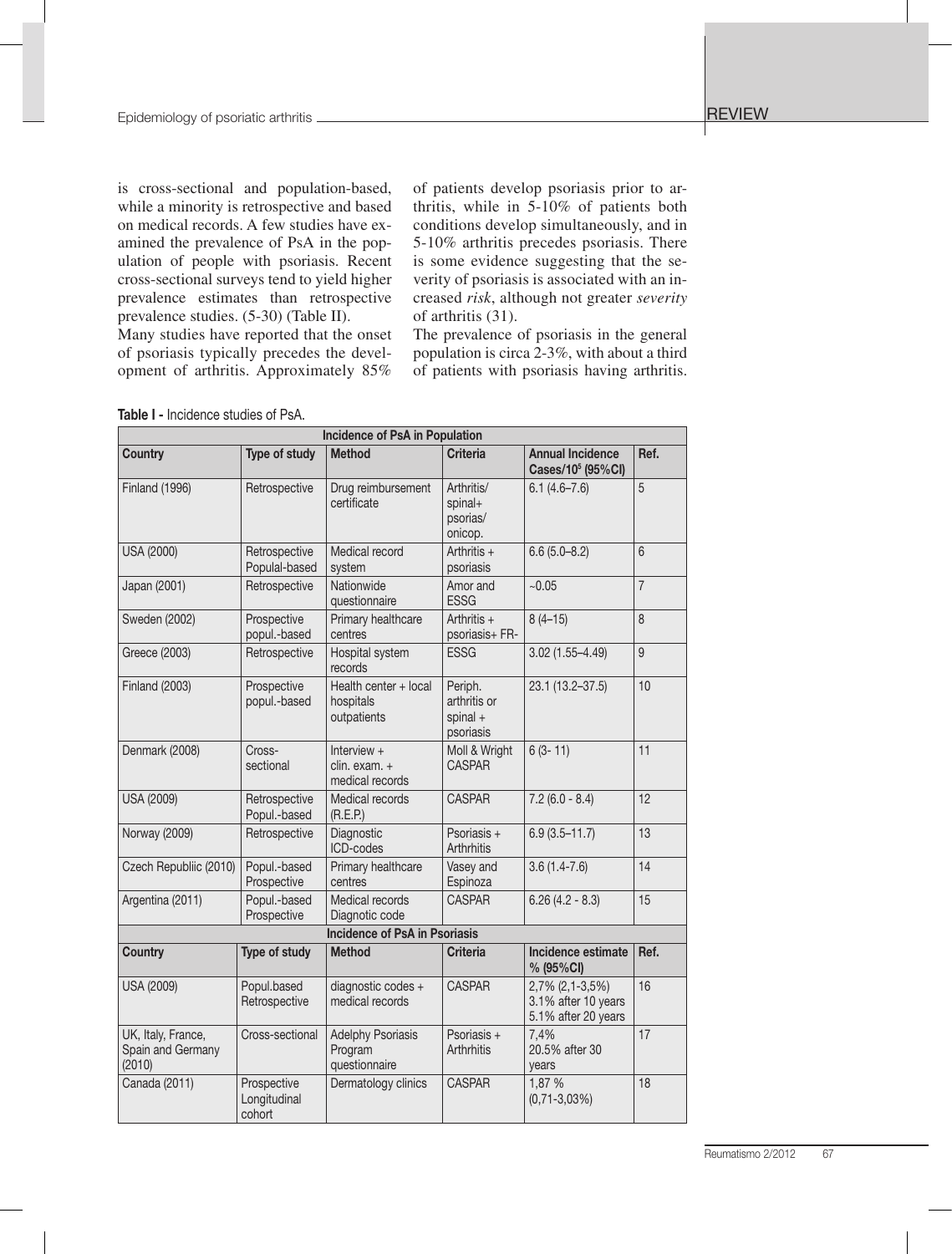Therefore, PsA may occur in 0.3-1.0% of the population, a frequency similar to that of rheumatoid arthritis. (see Table 1-2).

Genetic factors have been linked to both psoriasis and PsA. In particular, HLA-B13, B16 and its splits HLA-B38 and HLA-

Table II - Prevalence studies of PsA.

| <b>Prevalence of PsA in Population</b>          |                                 |                                                   |                                               |                                          |                |
|-------------------------------------------------|---------------------------------|---------------------------------------------------|-----------------------------------------------|------------------------------------------|----------------|
| <b>Country</b>                                  | Type of study                   | <b>Method</b>                                     | <b>Criteria</b>                               | Prevalence estimate<br>Cases/105 (95%CI) | Ref.           |
| USA (2000)                                      | Retrospective<br>Popul-based    | Medical system records                            | Arthritis + psoriasis                         | 101 (81-121)                             | 6              |
| Japan (2001)                                    | Retrospective                   | Nationwide questionnaire                          | Amor and ESSG                                 | ~1,0                                     | $\overline{7}$ |
| <b>Northwest</b><br>Greece (2003)               | Retrospective                   | Medical system records                            | <b>ESSG</b>                                   | 56.6 (49.9-63.2)                         | 9              |
| Australia (2004)                                | Retrospective<br>Popul.-based   | Questionnaire                                     | Psoriasis + arth/tenos/back<br>pain/dact/enth | $500(0.0 - 900)$                         | 19             |
| Greece (2005)                                   | Cross-sectional<br>Popul.-based | Standardized<br>questionnaire.                    | <b>ESSG</b>                                   | 170 (100-240)                            | 20             |
| France (2005)                                   | Cross-sectional<br>Popul.-based | Telephone questionnaire +<br>physical exam        | <b>ESSG</b>                                   | 190 (80-350)                             | 21             |
| Italy (2005)                                    | Cross-sectional<br>Popul.-based | Questionnaire<br>+ physical exam                  | Arthrhitis/spinal inv + Psoriasis             | 420 (310-610)                            | 22             |
| USA (2005)                                      | Cross-sectional                 | Questionnaire                                     | Patient's<br>Self-report                      | 250 (180-310)                            | 23             |
| ICELAND (2007)                                  | Cross-sectional                 | Interview $+$<br>clin. exam. +<br>medical records | Psoriasis + Arthrhitis                        | 139 (112-169)                            | 24             |
| CHINA (2008)                                    | Retrospective<br>Popul.-based   | Medical system records                            | ESSG - Amor                                   | $\sim$ from 10 to 100                    | 25             |
| Denmark (2008)                                  | Cross-sectional                 | Interview $+$<br>clin. exam. +<br>medical records | Moll & Wright<br><b>CASPAR</b>                | 150 (130-220)<br>140 (110-190)           | 11             |
| <b>USA (2009)</b>                               | Retrospective<br>Popul.-based   | Medical records (R.E.P.)                          | <b>CASPAR</b>                                 | 158 (132-185)                            | 12             |
| Norway (2009)                                   | Retrospective                   | Diagnostic<br>ICD-codes                           | Psoriasis + Arthrhitis                        | 127 (106-154)                            | 13             |
| Czech Republiic (2010)                          | Popul.-based<br>Prospective     | Primary healthcare centres                        | Vasey and Espinoza                            | 49.1 (39.5-60.4)                         | 14             |
| Argentina (2011)                                | Popul.-based<br>Prospective     | Medical records<br>Diagnotic code                 | <b>CASPAR</b>                                 | 74 (57-94)                               | 15             |
| <b>Prevalence of PsA in Psoriasis</b>           |                                 |                                                   |                                               |                                          |                |
| <b>Country</b>                                  | Type of study                   | <b>Method</b>                                     | <b>Criteria</b>                               | Prevalence estimate %<br>(95%CI)         | Ref.           |
| <b>ITALY (1984)</b>                             | Cross-sectional                 | Dermatologic clinic                               | Moll & Wright's                               | 34%                                      | 26             |
| <b>ITALY (1995)</b>                             | Cross-sectional                 | Dermatologic clinic                               | Expert diagnosis M&W<br>Amor and ESSG         | 36%<br>22%<br>24%                        | 27             |
| <b>ITALY (2005)</b>                             | Cross-sectional                 | Hospitalized patients                             | <b>ESSG</b>                                   | 7.7% (6.0-9.5%)                          | 28             |
| USA (2005)                                      | Cross-sectional                 | Questionnaire                                     | Patient's<br>Self-report                      | 11% (9-14%)                              | 23             |
| Germany (2009)                                  | Prospective cross-<br>sectional | dermatol. centres                                 | Moll & Wright                                 | 20.6%(18.6-22.7%)                        | 29             |
| UK (2009)                                       | Prospective cross-<br>sectional | Questionnaire+ clin. exam.                        | <b>CASPAR</b>                                 | 13.8% (7,1-24.1%)                        | 30             |
| UK - Italy, France, Spain<br>and Germany (2010) | Cross-sectional                 | Adelphy Psoriasis Program<br>Questionnaire        | Psoriasis + Arthrhitis                        | 8.1%                                     | 17             |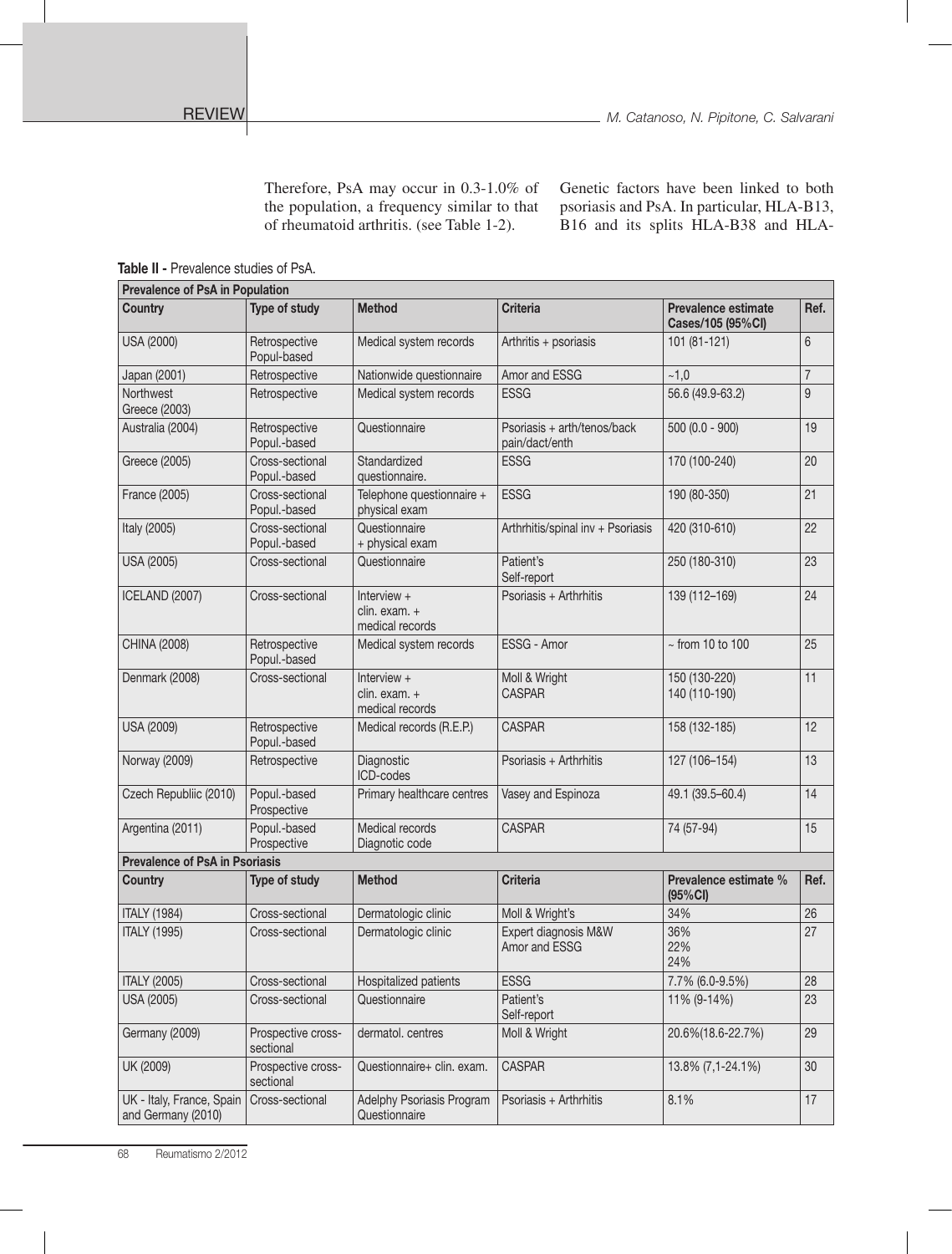B39, B17, and Cw6 have been associated with psoriasis, while HLA-B7 and B27 have been associated with PsA (32).

Some environmental factors, including HIV infection, trauma, and psychological stress appear to increase susceptibility to developing PsA. In addition, a number of clinical features including nail dystrophy, scalp lesions, and intergluteal/perianal psoriasis have been mapped to a higher likelihood of PsA  $(16)$ .

Patients with PsA have been found to have increased risk factors for cardiovascular disease including hypertension, dyslipidemia and insulin resistance (33). Other studies have shown subclinical atherosclerosis and an atherogenic lipid profile (34- 36). There is an increased prevalence of the metabolic syndrome in patients with psoriasis, particularly in those with moderate to severe skin disease (37).

Studies that have investigated mortality in PsA have thus far produced conflicting results, with a community-based study showing no increase in mortality (6, 12) while the analysis of a hospital-based cohort estimated a combined Standardized Mortality Ratio (SMR) for both men and women to be 1.62 (38). Recently, a single-center study suggested that mortality rates in the PsA cohort were not significantly different from those of the UK general population (39).

## **NEFERENCES**

- 1. Dougados M, van der Linden S, Juhlin R, et al. The European Spondylarthropathy Study Group preliminary criteria for the classification of spondylarthropathy. Arthritis Rheum. 1991; 34: 1218-27.
- 2. Moll JM, Wright V. Psoriatic arthritis. Semin Arthritis Rheum. 1973; 3: 55-78
- 3. Taylor W, Gladman D, Helliwell P, Marchesoni A, Mease P, Mielants H, et al. Classification criteria for psoriatic arthritis: development of new criteria from a large international study. Arthritis Rheum. 2006; 54: 2665-73.
- 4. D'Angelo S, et al. Sensitivity of the classification of psoriatic arthritis criteria in early psoriatic arthritis. J Rheumatol. 2009; 36 (2): 368-70.
- 5. Kaipiainen-Seppanen O. Incidence of psoriatic arthritis in Finland. Br J Rheumatol. 1996; 35: 1289-91.
- 6. Shbeeb M, Uramoto KM, Gibson LE, O'Fallon WM, Gabriel SE. The epidemiology of psoriatic arthritis in Olmsted County,Minnesota, USA, 1982-1991. J Rheumatol. 2000; 27: 1247-50.
- 7. Hukuda S, Minami M, Saito T, et al. Spondyloarthropathies in Japan: nationwide questionnaire survey performed by the Japan Ankylosing Spondylitis Society. J Rheumatol. 2001; 28: 554-9.
- 8. Soderlin MK, Borjesson O, Kautiainen H, Skogh T, Leirisalo-Repo M. Annual incidence of inflammatory joint diseases in a population based study in southern Sweden. Ann Rheum Dis. 2002; 61: 911-5.
- 9. Alamanos Y, Papadopoulos NG, Voulgari PV, et al. Epidemiology of psoriatic arthritis in northwest Greece, 1982-2001. J Rheumatol. 2003; 30: 2641-4
- 10. Savolainen E, Kaipiainen-Seppanen O, Kroger L, Luosujarvi R. Total incidence and distribution of inflammatory joint diseases in a defined population: results from the Kuopio 2000 arthritis survey.J Rheumatol. 2003; 30: 2460-8.
- 11. Pedersen OB, Svendsen AJ, Ejstrup L, Skytthe A, Junker P. The occurrence of psoriatic arthritis in Denmark.Ann Rheum Dis. 2008; 67: 1422-6.
- 12. Wilson FC, Icen M, Crowson CS, McEvoy MT, Gabriel SE, Kremers HM. Time trends in epidemiology and characteristics of psoriatic arthritis over 3 decades: a population-based study. J Rheumatol. 2009; 36: 361-7.
- 13. Nossent JC, Gran JT. Epidemiological and clinical characteristics of psoriatic arthritis in northern Norway. Scand J Rheumatol. 2009; 38 (4): 251-5.
- 14. Hanova P, Pavelka K, Holcatova I, Pikhart H Incidence and prevalence of psoriatic arthritis, ankylosing spondylitis, and reactive arthritis in the first descriptive population-based study in the Czech Republic. Scand J Rheumatol. 2010; 39 (4): 310-7.
- 15. Soriano ER, Rosa J, Velozo E, Schpilberg M, et al. Incidence and prevalence of psoriatic arthritis in Buenos Aires, Argentina: a 6-year health management organization-based study. Rheumatology (Oxford). 2011; 50 (4): 729-34.
- 16. Wilson FC, Icen M, Crowson CS, McEvoy MT, Gabriel SE, Kremers HM. Incidence and clinical predictors of psoriatic arthritis in patients with psoriasis: a population-based study. Arthritis Rheum. 2009; 61: 233-9.
- 17. Christophers E, Barker J, Griffiths C, Daudén E, Milligan G, Molta C, et al. The risk of psoriatic arthritis remains constant following initial diagnosis of psoriasis among patients seen in European dermatology clinics. J Eur Acad Dermatol Venereol. 2010; 24: 548-54.
- 18. Eder L, Chandran V, Shen H, Cook RJ, Shan-